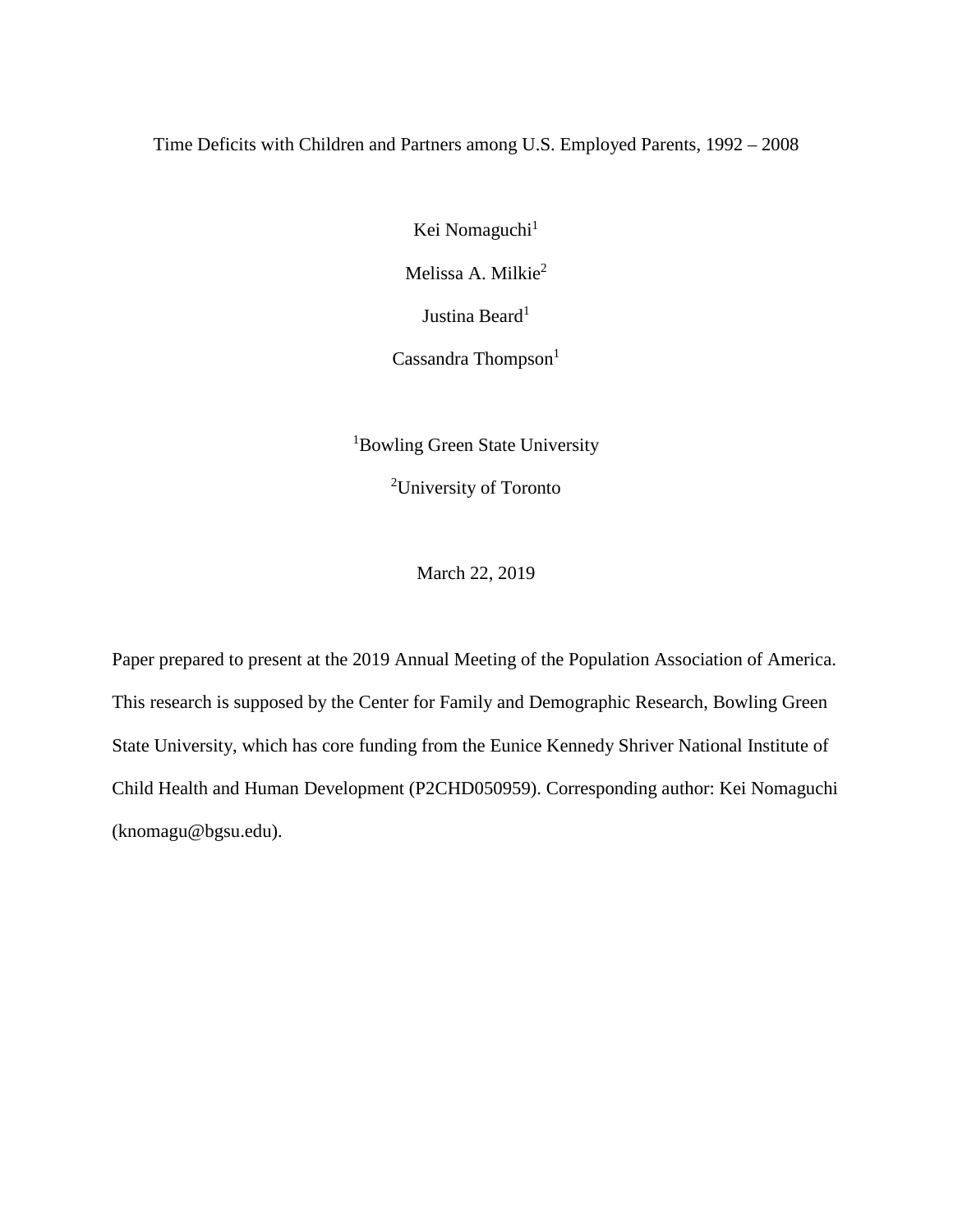## Abstract

Having enough time with family members is a heartfelt concern, with majorities of working parents reporting deficits. Using the National Study of the Changing Workforce (NSCW), we examine change in employed parents' expressed time deficits with children and spouses across four time points, from 1992 to 2008, a period when parents increased time with children. The percentage reporting time deficits with children increased from 66% in 1992 to 74% in 2008. Notably, greater felt deficits in 2008 remain significant, even controlling for demographic and job characteristics, and quantity of time with children and in housework. Perception of time deficits with spouses increased from 58% in 1992 to 73% in 2008; and, similar to time deficits with children, time deficits with spouses in more recent years remain significant even controlling for time allocations. Obtaining "enough" time for cherished family members—already a social problem—may be getting more difficult for employed parents.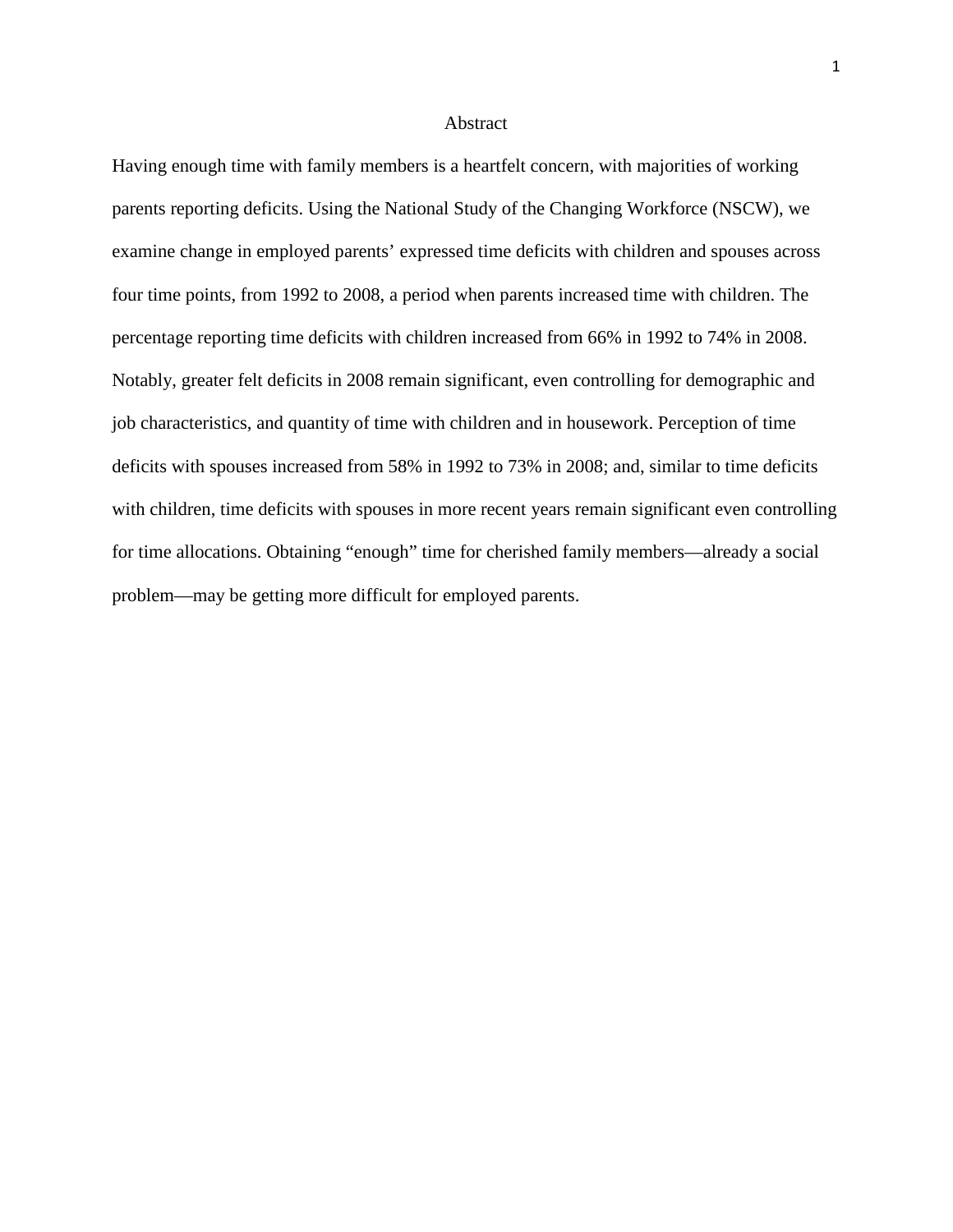*Time Deficits with Children and Partners among U.S. Employed Parents, 1992 – 2008*

During the last several decades, ideologies of intensive mothering (Hays, 1996) and involved fathering (Townsend, 2002) have become entrenched in North America. Spending time with children became a critical barometer of being "good" parents (Hays, 1996; Milkie, Nomaguchi, & Denny, 2015). The immensely high standards of parental involvement in children's lives makes employed parents feel as if they are not spending enough time with children (Milkie et al., 2004). Empirical evidence is clear—in 1997, 64% of mothers and 71% of fathers in dual-earner households felt as if their time with children was not enough (Nomaguchi, Milkie, & Bianchi, 2005).

Since the late 1990s, U.S. parents have changed their parenting behavior seemingly responding to the ideologies. Mothers and fathers increased time sent with children from the mid-1990s to the mid-2000s (Bianchi, 2011; Bianchi, Robinson, & Milkie, 2006). The average weekly hours mothers spent on child care increased 45% from 9.6 hours in 1995 to 13.9 hours in 2005 (Bianchi, 2011). Fathers increased the average child care time 60% from 4.2 hours in 1995 to 6.8 hours in 2005 (Bianchi, 2011). The increase was robust across parents in various demographic contexts, including employed parents (Bianchi, 2000).

How did parents' feelings about their time with children change as they shifted their time toward children since the 1990s while the cultural pressure for parents to be involved seemed to be intensified? The first goal of this paper is to examine this question, using data from the 1992, 1997, 2002, and 2008 National Study of the Changing Workforce (NSCW). At first glance, the increase in parents' time with children may have resulted in a decline in parents who report feelings of time deficits with children. Yet, past research has shown that the actual amount of time parents spend with children is *not* always strongly related to perceived time shortfalls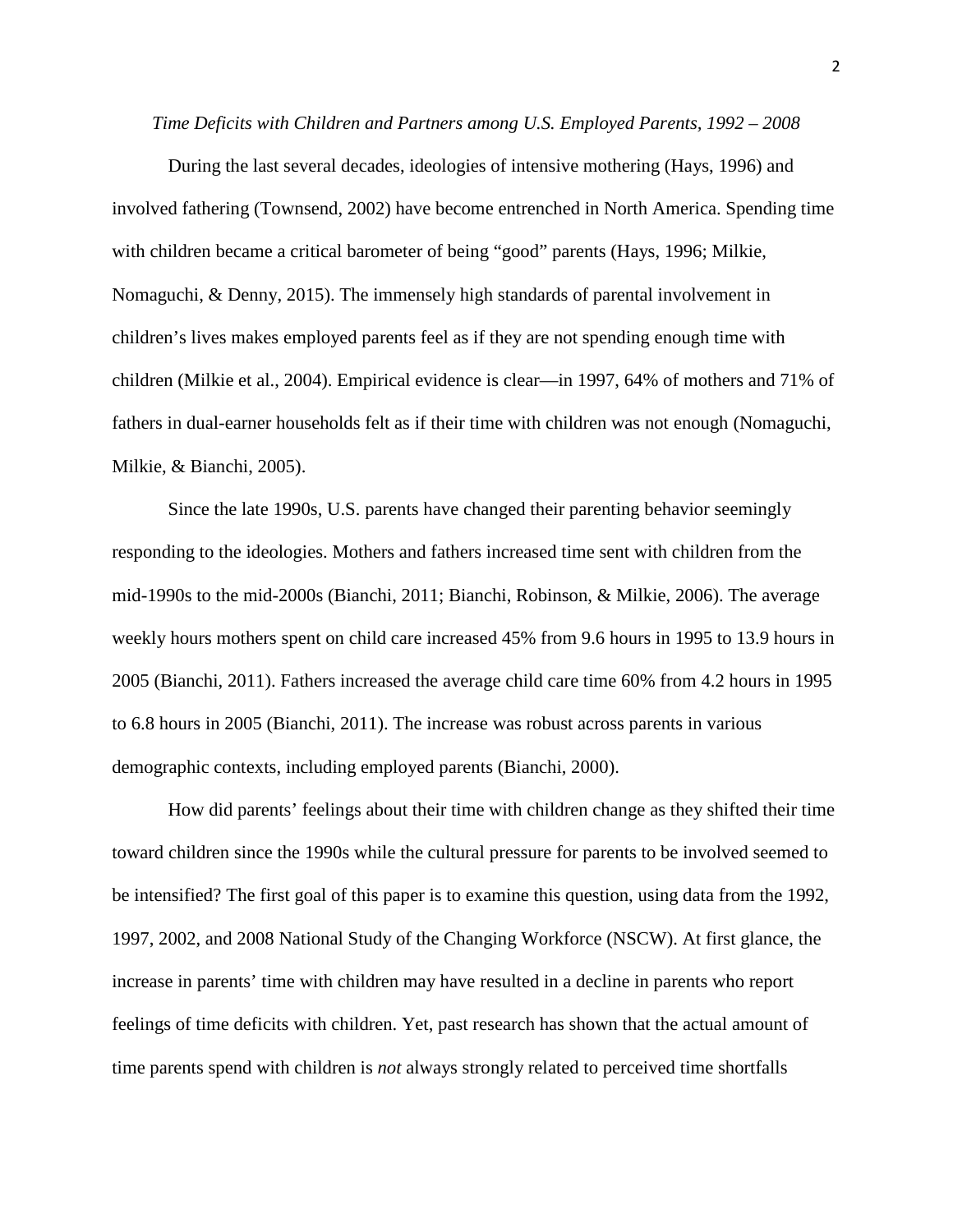(Milkie et al., 2004; Nomaguchi, Milkie, & Bianchi, 2005). Rather, the increasingly pervasive cultural emphasis on the importance of parental time with children for children's developmental outcomes may have resulted in an *increase* in parents who report such feelings from the early 1990s to 2010.

The second question of this paper shifts its focus to time with partners. Researchers tend to agree that the increase in parental time in recent decades has been done through employed mothers' and fathers' prioritizing time with children over time they spend on other activities, including time with spouses alone (Bianchi, Robinson, & Milkie, 2006; Sayer, Bianchi, & Robinson, 2004). In some ways, partners may end up being the "last" after work and children to which time-poor employed parents can attend to. Some of the increase in time with children over recent decades seems to have come at the expense of alone time with spouses (Bianchi, Robinson and Milkie 2006). In some estimates, time with spouses may appear to have increased during this decade among parents; but the increase is entirely due to the increase in "family time" which include spouses and children (Genadek, Flood, & Roman, 2016). Employed mothers and fathers must be feeling time deficits with one another as a couple. Indeed, in 1997, a little more mothers (69%) and fathers (74%) in dual-earner household reported feeling as if their time with spouse was not enough than they did for felt time deficits with children (Nomaguchi, Milkie, & Bianchi, 2005).

How did employed parents' feelings about their time with partners change since the late 1990s? We expect that more parents reported such feelings in the 2000s than in the 1990s. As they prioritize time with children, during this period, they may have felt that they were not spending time with their spouse. Cultural standards for relationships also seem to be at a high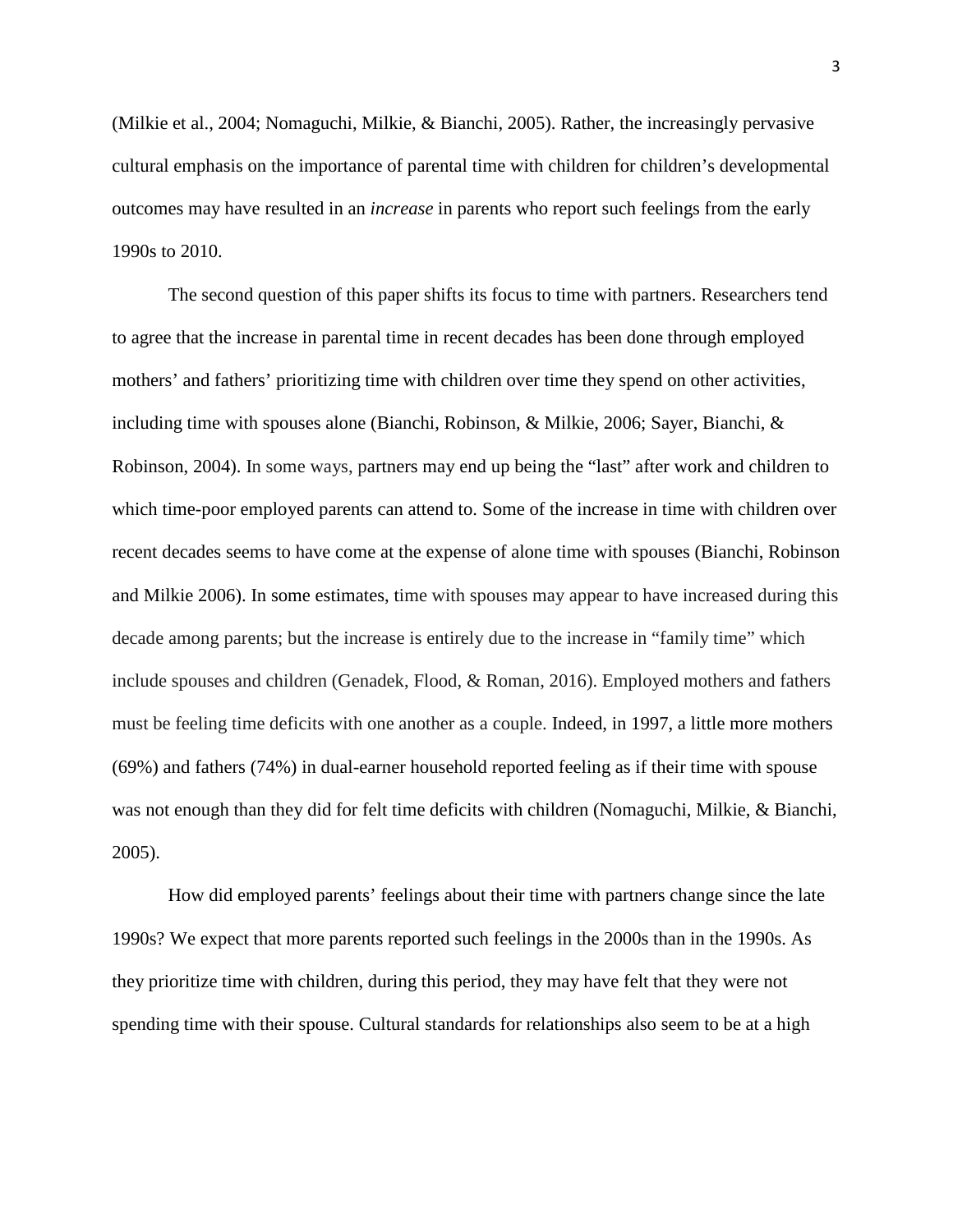level, with marriages elevated in status for adult fulfillment, and expectations high to spend time with a partner (Edin & Kefalas, 2005).

# *Factors Related to Feelings of Time Deficits with Children and Partners*

Past research has shown that certain demographic characteristics, job characteristics, and time allocations other activities such as housework are related to employed parents' feelings of time deficits with children and partner. Thus we consider whether differences in these characteristics between 1990s and 2000s may be related to differences in parents' feelings of time deficits with children and spouse during the period. In the following, we discuss some of the major characteristics that are related to parents' feelings of time deficits with children and partners which we will include in the present analysis:

*Demographic characteristics*. Prior research has shown that fathers are more likely than mothers to report feelings of time deficits with children and spouse, but it is because fathers work longer hours (Milkie et al., 2004; Milkie, Nomaguchi, & Schieman, 2018; Nomaguchi, Milkie, & Bianchi, 2005). In addition to gender, we control for other basic demographic characteristics, such as age, race/ethnicity, education, and marital status (married vs. cohabiting).

*Job characteristics*. Past research is clear that job characteristics influence employed parents' feelings of time deficits with children and spouse. Demanding aspects of jobs are positively related to parents' feelings of time deficits with children and spouse. In particular, work hours is a major factor influencing parents' time deficits with children and spouse (Milkie et al., 2004; Nomaguchi, Milkie, & Bianchi, 2005). Job pressure, defined as perception of demandingness of one's job, is likely to be related to more feelings of time deficits with children and spouse because it is related to sense of work intrusions, an indicator that is related to more feelings of time deficits with children (Milkie, Nomaguchi, & Schieman, 2018). In contrast, job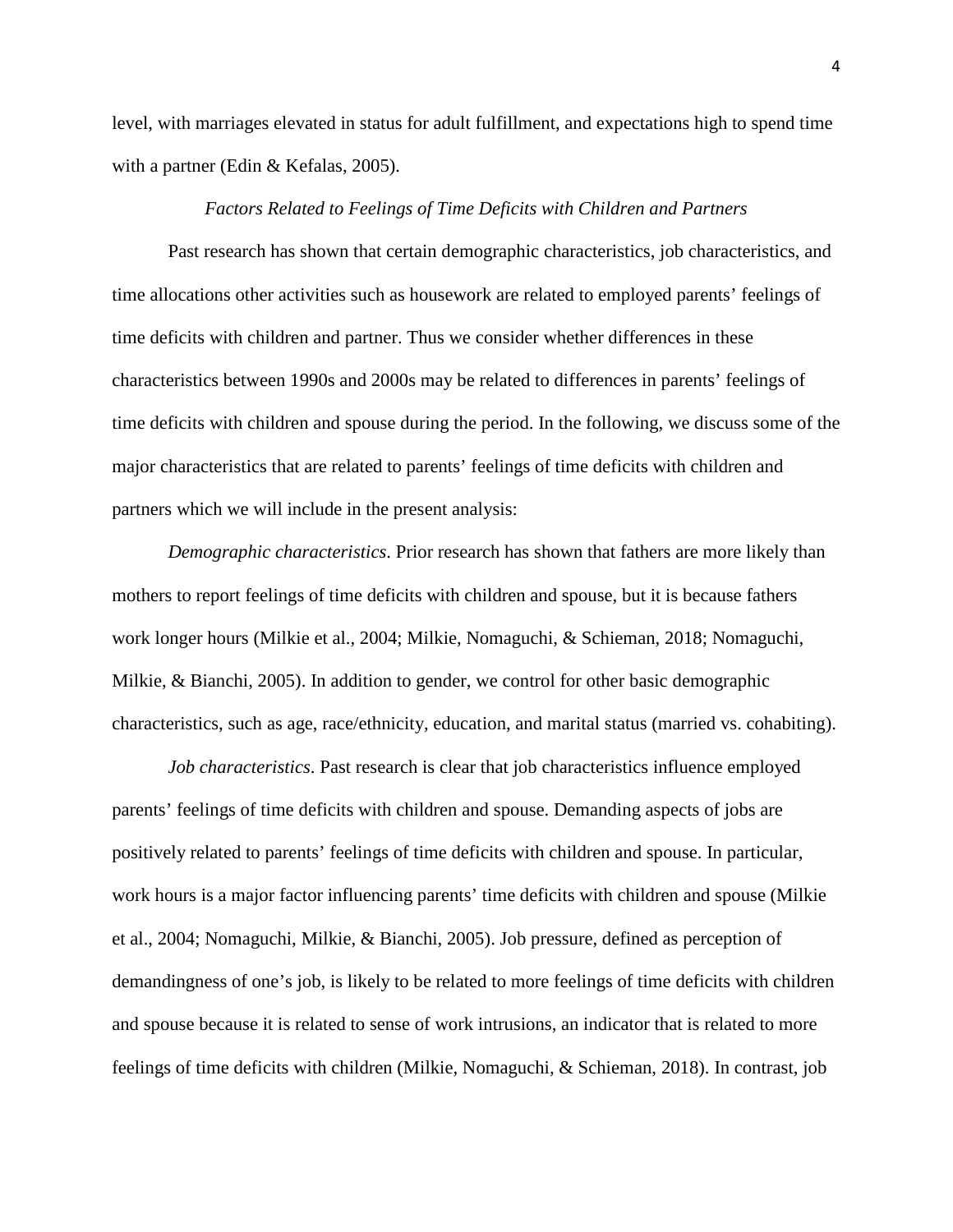resources may help parents feel less time deficits with children and spouse. Job autonomy, which tends to include control over work schedule, is less likely to be related to feelings of time deficits with kids (Milkie, Nomaguchi, & Schieman, 2018). Supervisor support is less likely to be related to feelings of time deficits with children and spouse because it is negatively related to work intrusions (Nomaguchi & Fettro, 2018). Higher earnings may also be negatively related to feelings of time deficits with children and spouse, because more money enables parents to have vacations and other special events when they enjoy "quality" time with their children and spouse.

Research shows that job characteristics changed from the early 1990s to the late 2000s (Kalleberg, 2011). Thus we examine whether parents' time deficits with children and spouse changed during this time period controlling for differences in job characteristics such as work hours, job pressure, job autonomy, supervisor support, and earnings.

*Time allocations*. Like parents' own work hours, time spent on other activities is positively related to parents' feelings of time deficits with children. Time spent with children should decrease time deficits with them, and also, with spouses, since this family time often includes partners. Time spent on housework is positively related to feelings of time deficits with spouses (Nomaguchi, Milkie, & Bianchi, 2005). Spouses' time allocations also matter—their housework hours is related to feelings of time deficits with children, whereas their paid work hours is related to time deficits with spouses (Nomaguchi, Milkie, & Bianchi, 2005). Because time allocations to housework and children changed from the early 1990s to the late 2010s (Bianchi, 2011), we examine whether parents' time deficits with children and spouse changed during this time period controlling for differences in time allocations to housework and children. Notably, we only have time with children and time spent on housework on workdays, and not on "non-work days." Still this is a useful control variable.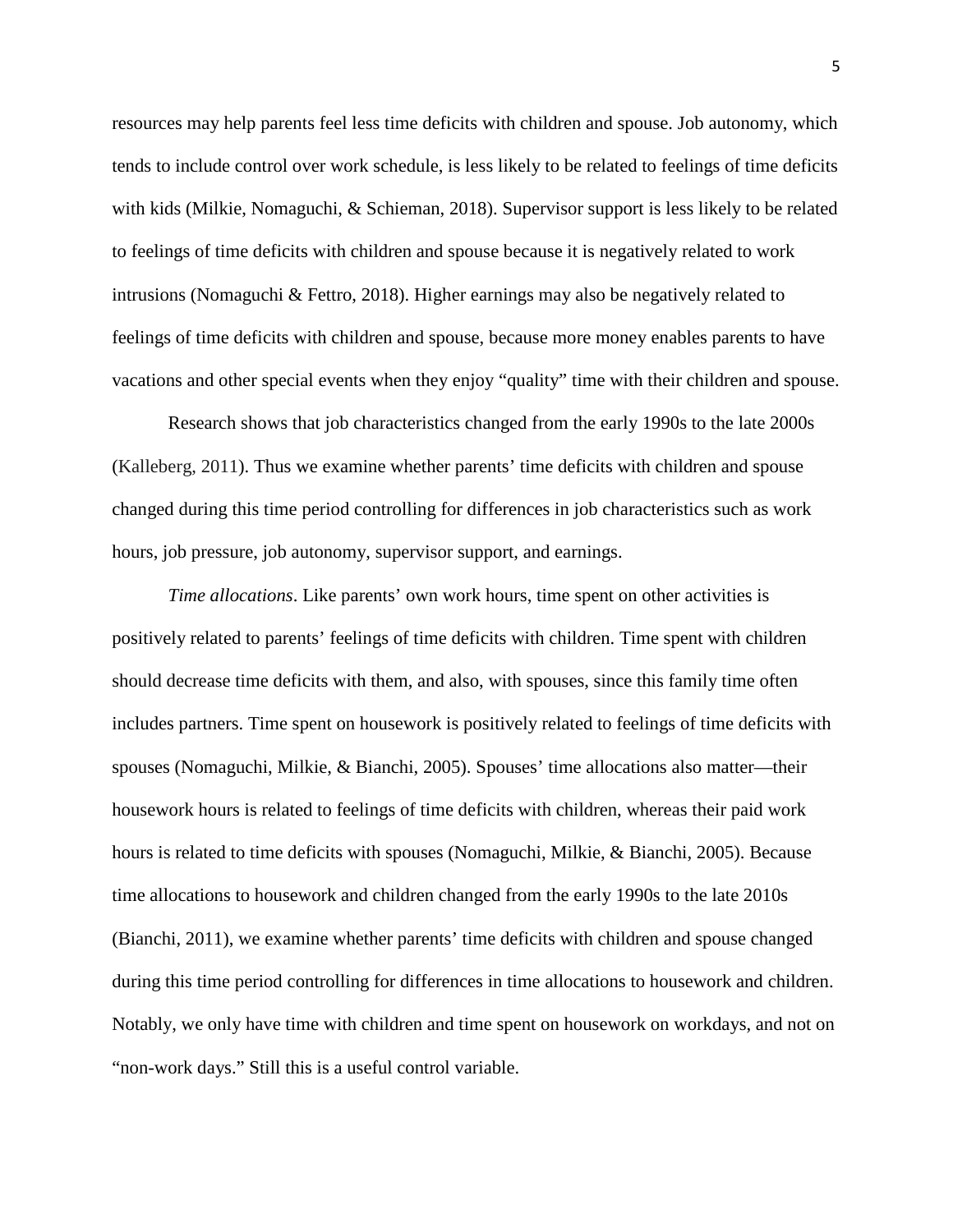# *The Current Study*

Feeling time deficits with children is a major stressor for parents—and negatively related to parents' subjective well-being and mental health (Milkie, Nomaguchi, & Schieman, 2018; Nomaguchi, Milkie, & Bianchi, 2005). Feelings of time deficits with spouses is less studied but existing research has shown that it is related to distress especially for mothers (Nomaguchi, Milkie, & Bianchi, 2005). Thus it is important to investigate trends in such stress among employed parents. Using data over a 16-year period, from the 1992, 1997, 2002, and 2008 NSCW, we examine changes in the percentage of employed parents who reported feeling time deficits with their children or their spouse, controlling for demographic and job characteristics and time allocations to children and to housework.

## Method

### *Sample*

Data were drawn from the 1992, 1997, 2002, and 2008 NSCW. The 2008, 2002, and 1997 NSCW data were conducted by the Harris Interactive, Inc., formerly known as Louis Harris and Associates, for the Families and Work Institute. The 1992 NSCW data were conducted by Mathematica Policy Research for the Families and Work Institute. The NSCW is a nationally representative sample consisting of adults age 18 or older who were in the civilian labor force. The original sample size was 3,718 in 1992, 3,553 in 1997, 3,504 in 2002, and 3,502 in 2008 respectively. We limited each year's sample to those who were aged 18 to 64 (3,347, 3,500, 3,335, and 3,210 respectively); then those who lived with children under age 18 at least half a year (1,376, 1,574, 1,424, and 1,347 respectively); and then those who were married or living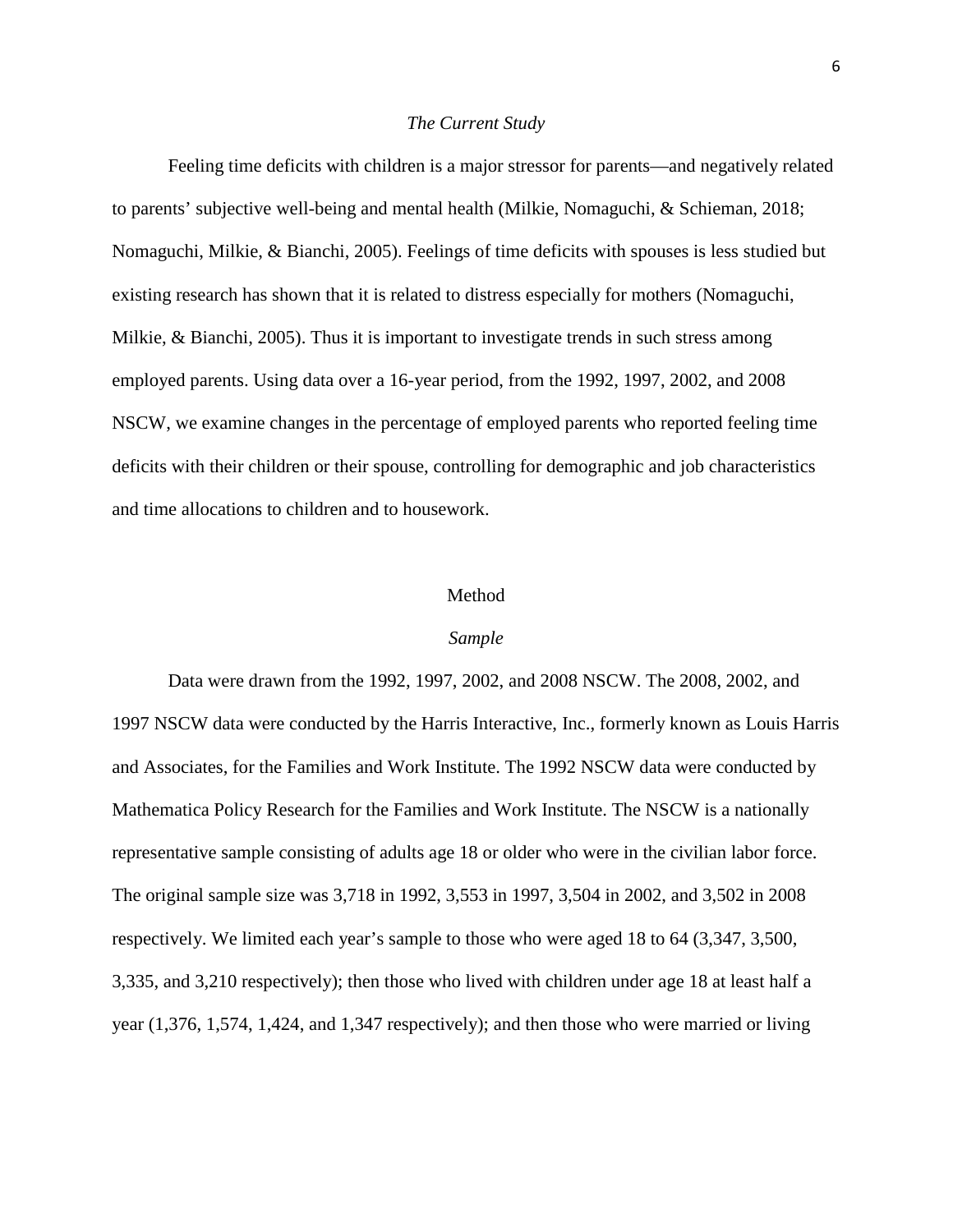with a partner  $(1,128, 1,156, 1,143, \text{ and } 1,098)$ . These four years of data were pooled and thus the analytical sample is  $N = 4,525$ .

# *Measures*

*Feelings of time deficits with children* was measured using the question, "Do you feel that the time you have with your child(ren) is too much, just enough, or not enough?" Because very few parents reported that their time with children was "too much," we created a dichotomous variable with one being "not enough" and zero being "too much" or "just enough." *Feelings of time deficits with spouse/partner* was measured using the question, "Do you feel that the time you have with your spouse/partner is too much, just enough, or not enough?" Again, very few employed parents reported their time with spouse was "too much", we created a dichotomous variable with one being "not enough" and zero being "too much" or "just enough."

*Year* was measured as a survey year, including 1992 (reference), 1997, 2002, and 2008.

*Gender* was measured as a dummy variable with mothers=1 and fathers=0. *Age* was measured in years. *Marital status* was measured as three dummy variables including married, cohabiting, and single. *Education* was measured as six dummy variables including less than high school, high school, some college, college degree, some college after a Bachelor's but no degree, and advanced degree. Some college included a trade or technical school beyond high school and a two-year Associate's degree. Advanced degree included a professional degree, Master's, or Doctorate. *Race/ethnicity* was measured as four dummy variables including White, Black, Hispanic, and other. The *number of children* was measured as a dummy variable indicating the presence of a child under the age of 18 who lived with the respondent for at least half of the year.

*Paid work hours* was measured as the number of hours the respondent usually worked at their main job. This was not what they were scheduled for but what they actually worked. To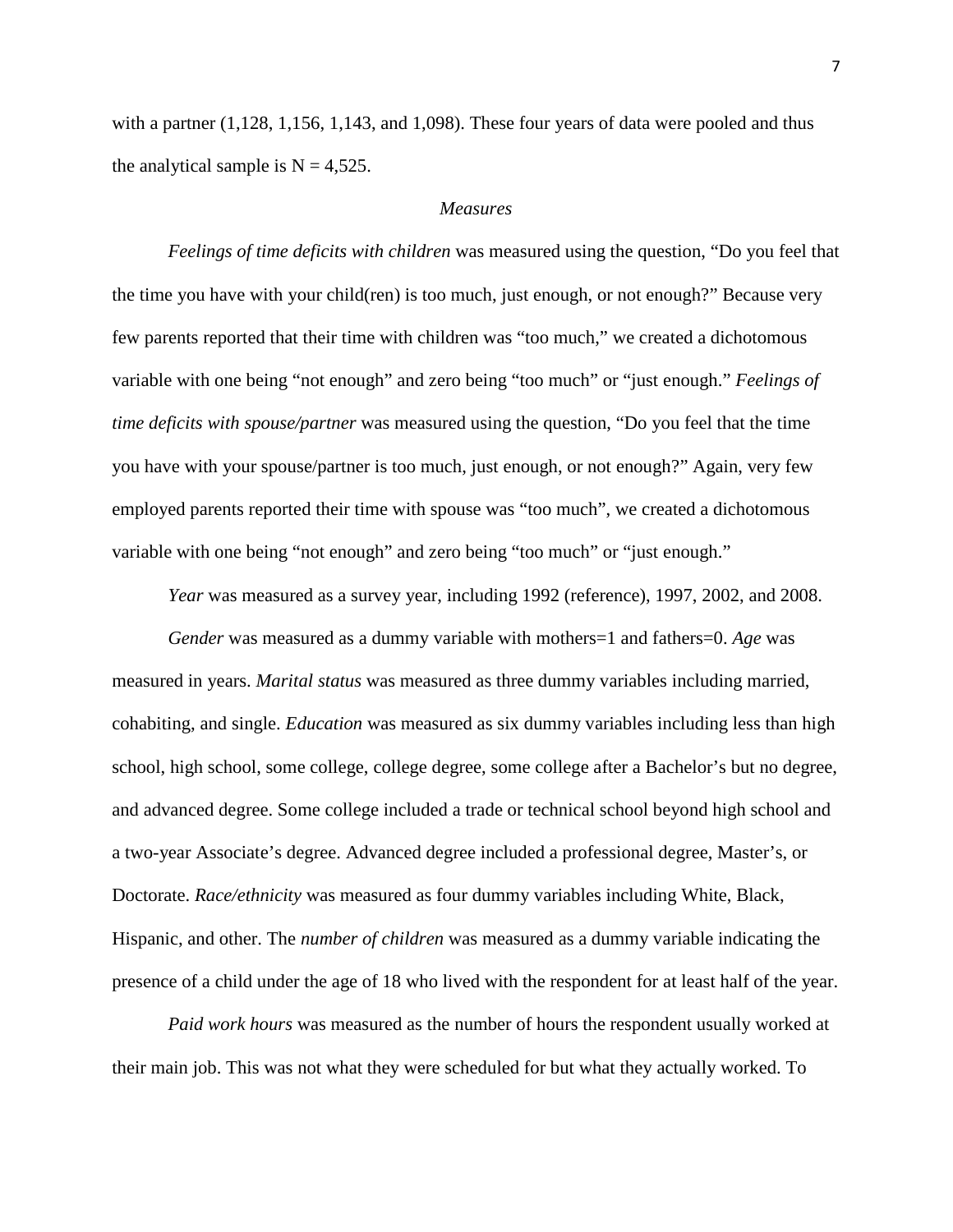avoid the influence of extreme vales, those who reported values above the 95th percentile were assigned the 95th percentile values. *Multiple Jobs* was measured using the question, "Do you currently earn money from more than one job, line of work, or business?" The 1997 and 1992 surveys varied slightly, "Do you currently earn money from more than one job or business? How many different businesses or paid jobs do you have?" and "In addition to the job that you have just told me about, do you have any other jobs where you work for pay on a REGULAR basis?" respectively. *Job pressure* was measured using the mean of two questions, "My job requires that I work very fast" and "My job requires that I work very hard." Job pressure was coded one to four with one being "strongly disagree" and four being "strongly agree." *Job autonomy* was measured as the mean of two questions, "I have the freedom to decide what I do on my job" and "I have a lot of say about what happens on my job." Job autonomy was coded one to four with one being "strongly disagree" and four being "strongly agree." *Supervisor support* was measured as the mean of eight questions, "My supervisor or manager keeps me informed of the things I need to know to do my job well." "My supervisor or manager has expectations of my performance on the job that are realistic." "My supervisor or manager recognizes when I do a good job." "My supervisor or manager is supportive when I have a work problem." "My supervisor or manager is fair and doesn't show favoritism in responding to employees' personal or family needs." "My supervisor or manager is responsive to my needs when I have family or personal business to take care of  $-$ - for example, medical appointments, meeting with child's teacher, etc." "My supervisor or manager is understanding when I talk about personal or family issues that affect my work." "I feel comfortable bringing up personal or family issues with my supervisor or manager." Supervisor support was coded one to four with one being "strongly disagree" and four being "strongly agree." *Annual earnings* was measured in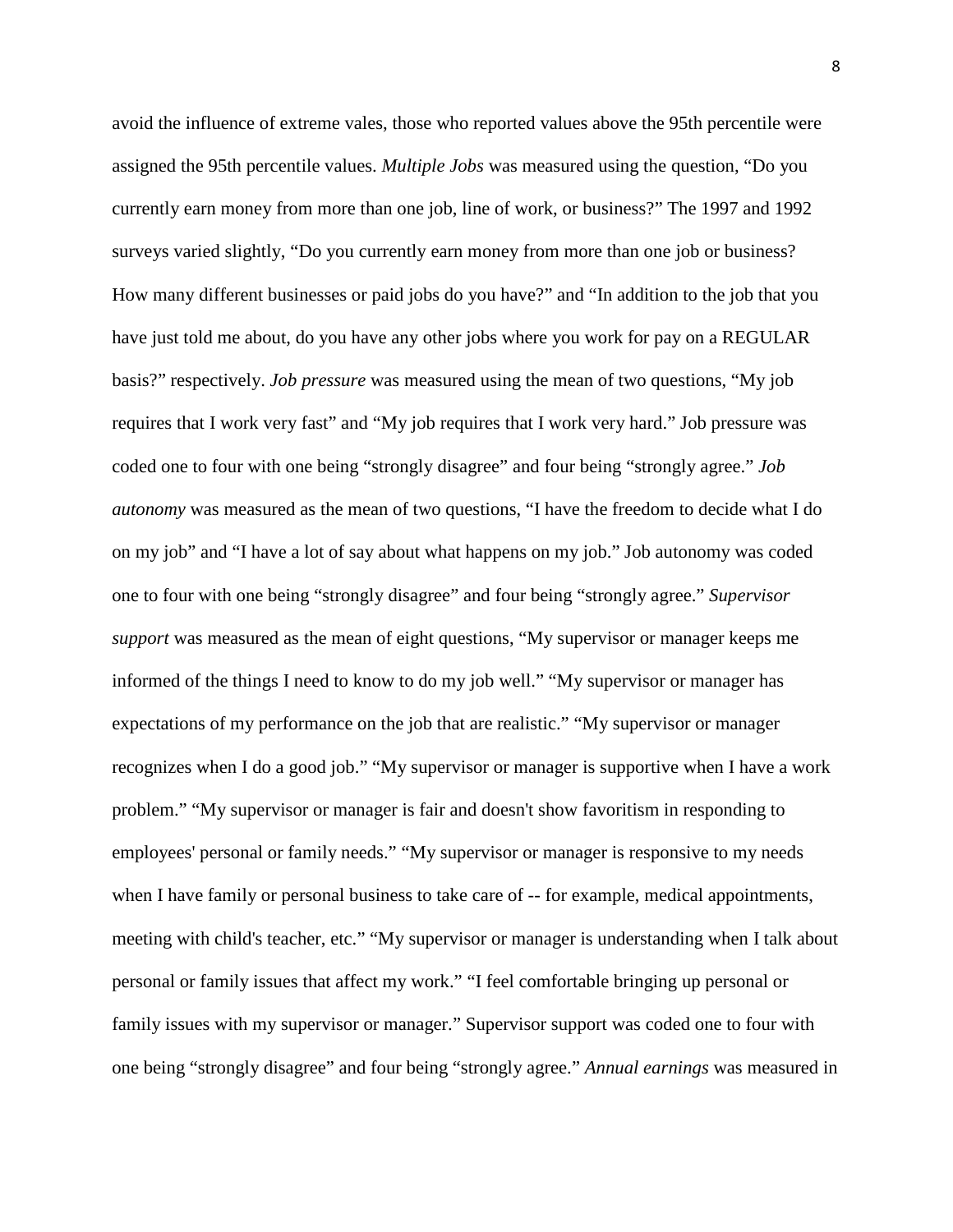thousands as a continuous variable. To avoid the influence of extreme vales, those who reported values above the 95<sup>th</sup> percentile were assigned the 95<sup>th</sup> percentile values. *Occupation* was measured using the question for 2008, 2002, and 1997, "What kind of work do you do in your main job? That is, what is your OCCUPATION?" The following question was used for 1992, "Which of the following categories best describes the type of work you do?  $1 = Top$  or mid-level manager, executive or administrator,  $2 =$  Professional position, such as law, medicine, teaching, engineering, programming, etc.,  $3 =$  Technical position, such as hygienist, paralegal, registered nurse (RN), licensed practical nurse (LPN), computer technician, etc.,  $4 =$  Retail or wholesale sales (such as, sales clerk, manager, cashier, insurance agent, etc.), 5 = Administrative support, such as secretary, bank teller, receptionist, etc.,  $6 =$  Service position, such as nurse's aid, security guard, chef, waiter, hairdresser, etc.,  $7 =$  Machine operator, skilled or manual labor,  $8 =$  Farming, forestry or fishing." The 2008, 2002, 1997 NSCW question used the 1990 Census Bureau Occupation Codes (CBOC). These years were coded to match the eight categories that were used in 1992. For example, although it is considered professional position in the 1990 CBOC, registered nurse is included in technical position to be consistent with the 1992 data.

*Spouse's work hours* was measured as the number of hours the respondents' spouse usually worked at their main job. To avoid the influence of extreme vales, those who reported values above the 95th percentile were assigned the 95th percentile values. *Time spent on housework on workdays* was measured with the questions, "On average, on days when you're working, about how much time do you spend on home chores -- things like cooking, cleaning, repairs, shopping, yardwork, and keeping track of money and bills?" *Time spent with children on workdays* was measured by the question, "on average, on days when you're working, about how much time do you spend (taking care of or doing things with your child/children)?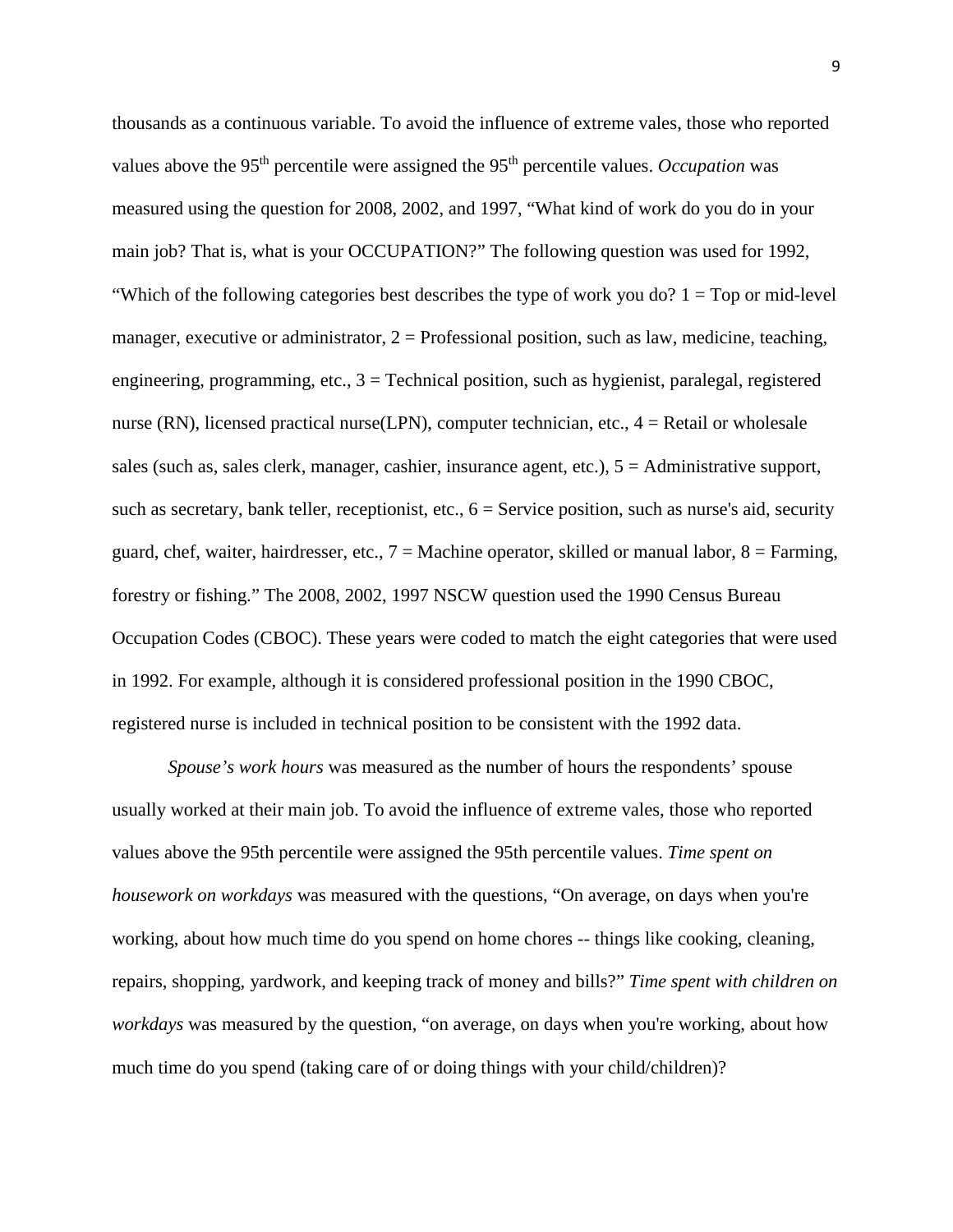### *Analytical Plan*

First we examine percentages of employed parents who reported feeling time deficits with their children and their spouses for each year—1992, 1997, 2002, and 2008—at the descriptive level. Then using logistic regression models, we examine whether differences in such percentage between 1992 and the later years would remain significant when models controlled for demographic characteristics, job characteristics, and time spent on housework and time with children. Unfortunately there is no information about time spent with spouse. The missing cases were imputed using the multiple imputation method (Allison, 2001). All analyses are weighted.

#### RESULTS

Figure 1 and Table 1 present descriptive statistics for variables for each year. As shown in Figure 1, the majority of employed parents reported feeling time deficits with children and spouses in all four years. The percentage increased from 1992 to 2008 with a different pattern for time shortfalls with children versus time shortfalls with spouses.

We look at employed parents' feelings of time deficits with children first. From 1992 and 2002, the percentage of employed parents who reported feeling time deficits with children stayed steady, albeit high, around 66% (Figure 1). In 2008, it increased to about 74%. Model 1 in Table 2 suggests that the higher percentage in 2008 than in 1992 is significant. When demographic variables were controlled for (Model 2), the coefficient increased slightly from .38 to .42. College degree or more is negatively related to feelings of time deficits with children. If there were no increase in those with college degrees from 1992 to 2008, more employed parents in 2008 would have reported feelings of time deficits with children than those in 1992 did. Controlling for job characteristics did not change the coefficient for the year 2008 (Model 3).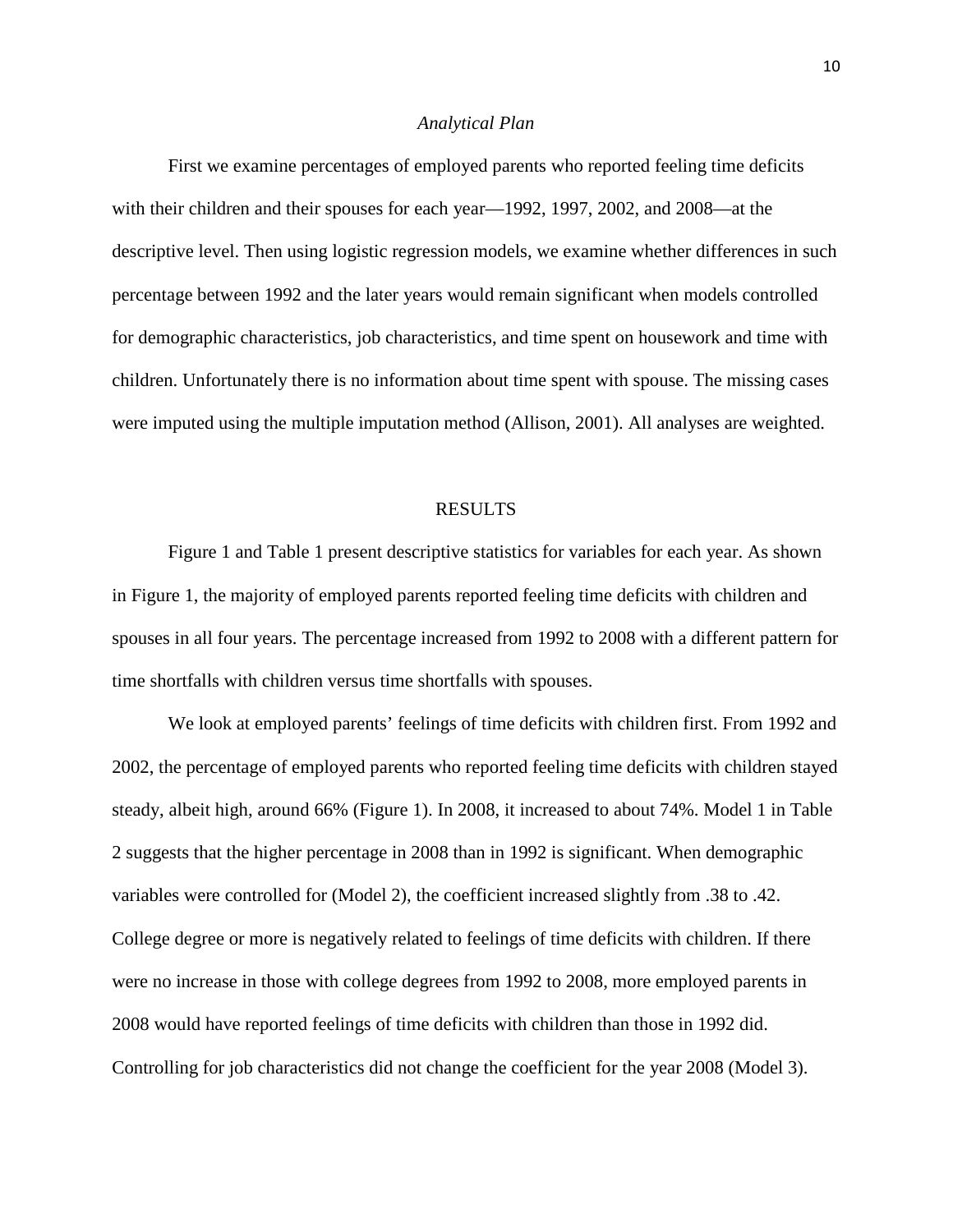When time spent with children, time spent on housework, and spouses' work hours were controlled for, the coefficient for the year 2008 declined slightly but remained statistically significant.

Turning to feelings of time deficits with spouses, Figure 1 shows that the percentage of employed parents reporting such feelings increased from 58% in 1992 to 71% in 1997 and changed little between that year and 2002 and 2008. In the logistic regression model (Model 1), the higher percentages in 1997, 2002, and 2008 compared with 1992 were each significant. We examined whether differences across the three years were significant (not shown); and found they were not. Similar to what we found for feelings of time deficits with children, controlling for demographic variables increased slightly the coefficients for the year 1997, 2002, and 2008 respectively (Model 2). The coefficients changed when job characteristics were controlled for (Model 3), in different directions between 1997 and 2002 or 2008, but they remained significant. When time spent with children, time spent on housework, and spouses' work hours were controlled for (Model 4), the coefficient for the year 1997, 2002, and 2008 declined slightly but remained significant.

All in all, more employed parents in the late 2000s than in the 1990s and the early 2000s reported feeling time deficits with their children as well as time deficits with their spouses, controlling for differences in demographic and job characteristics as well as time allocations across the two decades.

### DISCUSSION

Employed parents typically have very full lives, with many demands coming from the workplace and maintaining homes and children's lives. Moreover, with the cultural emphasis on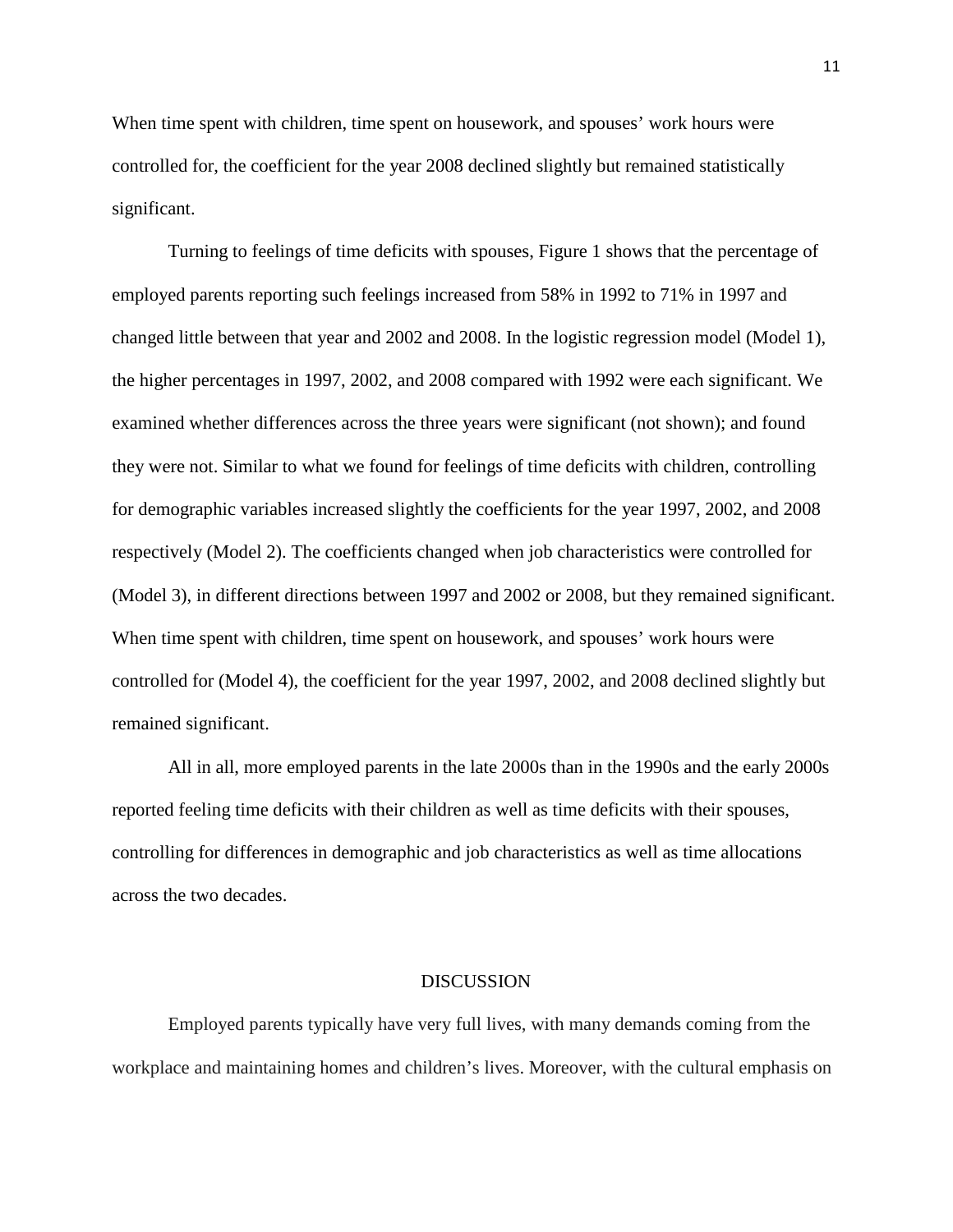the importance of time spent with children as well as high expectations for relationships, actual time spent may never feel like it is "enough." Feelings that one does not spend enough time with children and spouse is a critical stressor that has negative implications for mental health (Milkie, Nomaguchi, & Schieman, 2018). It is thus an important social problem, as well as one employers should pay attention to. We extend earlier research to examine how this problem—of time shortfalls—may have changed over a particularly important time in recent history.

We find that in the early 1990s, a majority of employed parents already reported feeling time deficits with their children and their spouse. In the late 2000s, even more employed parents reported such feelings even after controlling for demographic and job characteristics and time allocations to housework and children. The changes were more steep for deficits with spouses, to the point where felt shortfalls for both types of family members are experienced by almost threequarters of employed parents.

Although we are unable to fully examine mechanisms with these data, we speculate here about a possible reason. Other research has shown that as the cultural pressure for parents to spend time with children increased, employed parents did increase their time by reducing time in other activities or multitasking (Bianchi, Robinson, & Milkie, 2006). Parents' time with children increased up to the mid-2000s and then changed little (Altintas, 2016; Bianchi, 2011). It could be that employed parents' strategies to find time for children maxed out, while the cultural emphasis on parents to spend more time with their children remains strong.

The study has limitations, including no information on actual time spent with significant others on non-workdays, and for spouses, on workdays too. Another question is the extent to which the higher percentage of parents reporting feelings of time deficits was due to the effects of the Great Recession from December 2007 to June 2009 (U.S. Bureau of Labor Statistics,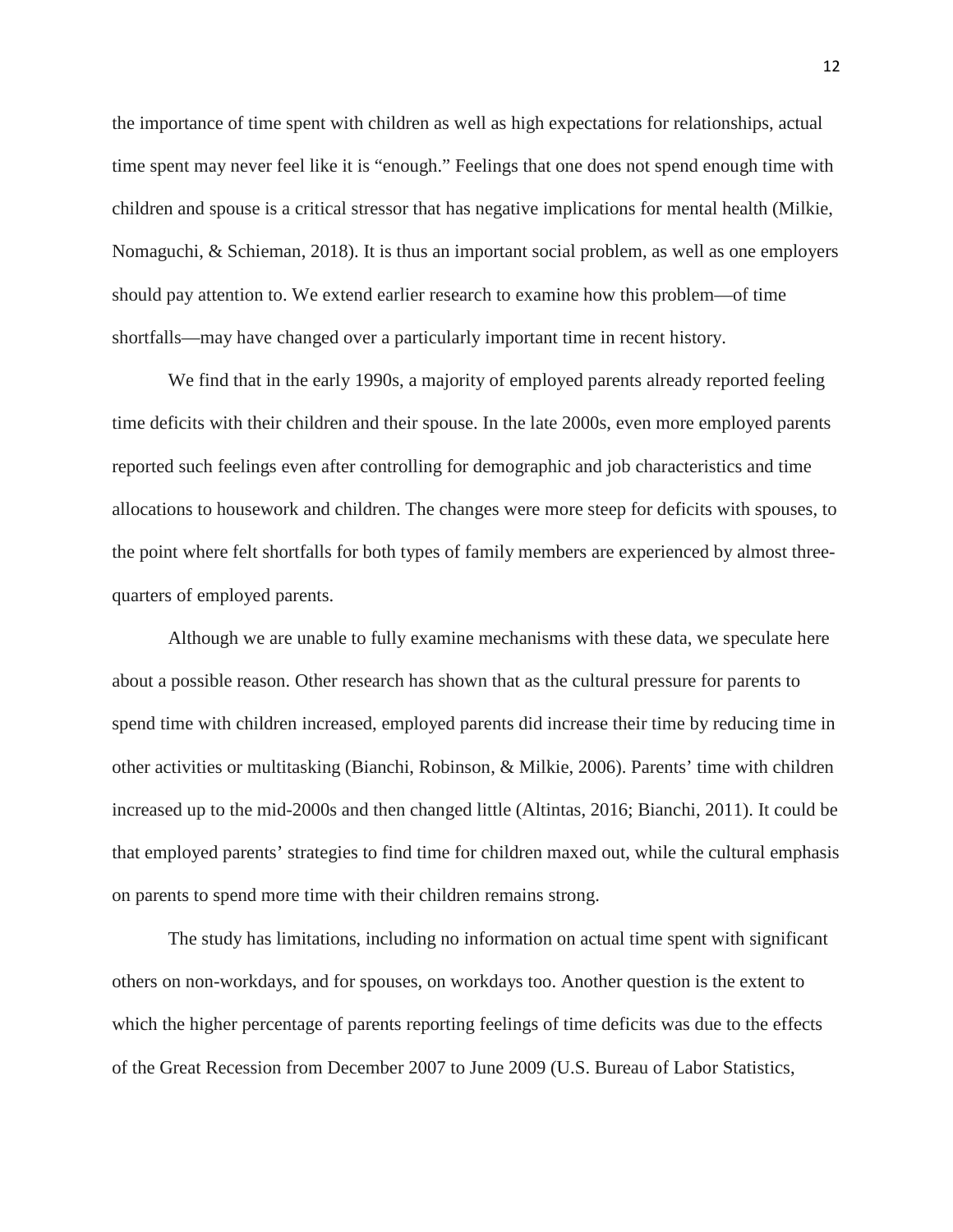2012). The interviews were done between November 12, 2007 and April 20, 2008 (Families and Work Institute, 2011). Because this was completed well before the peak of layoffs in February 2009 (U.S. Bureau of Labor Statistics, 2012), it is likely that the effects of the Great Recession on our findings are small. Moreover, we are able to capture the actual number of work hours of both partner and parent in the analysis, and theoretically, work hours would go down between 2002 and 2008, not up, indicating less of a time crunch.

### **CONCLUSION**

Feeling enough time for our most cherished relationships—those with children and partners—is vital to mental health (Milkie, Nomaguchi and Schieman 2018). Our findings show continued high levels of a time crunch, and a trend toward more employed parents feeling time deficits with children and partners than the past. Even once controlling for many work and family variables, we observe this trend. It is possible that cultural pressures increased over this period, such that very highly valued and high status relationships (with a child, and with a wife or husband)—sacred and revered in society—contained expectations that could not be met be employed parents. Finding ways for employed parents to relieve time strain, through workplace flexibility and limits on work time, could be an important structural improvement for families.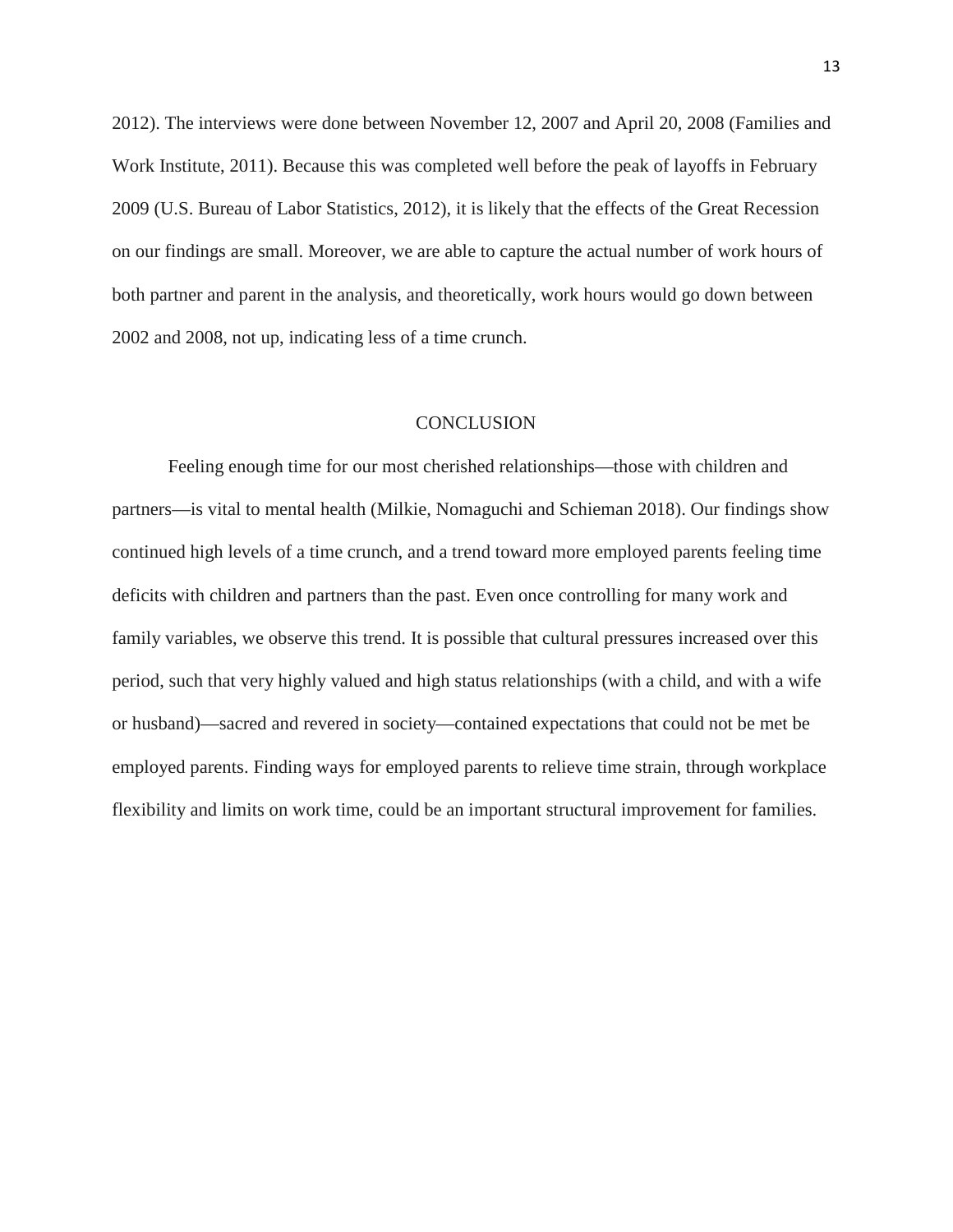## References

- Altintas, E. (2016). The widening education gap in developmental child care activities in the United States, 1965–2013. *Journal of Marriage and Family*, *78*(1), 26-42.
- Bianchi, S. M. (2011). Family change and time allocation in American families. *The ANNALS of the American Academy of Political and Social Science*, *638*(1), 21-44.
- Bianchi, S. M., Robinson, J. P., & Milke, M. A. (2006). *Changing rhythms of American family life*. New York: Russell Sage Foundation.
- Edin, K. and M. Kefalas. (2005). *Promises I can keep: Why poor women put motherhood before marriage*. Berkeley: University of California Press.
- Families and Work Institute. (2011). *National Study of the Changing Workforce: Guide to public-use files.* August 2011. New York: Families and Work Institute.
- Genadek, K. R., Flood, S. M., & Roman, J. G. (2016). Trends in Spouses' Shared Time in the United States, 1965–2012. *Demography*, *53*(6), 1801-1820.

Hays, S. (1996). *The cultural contradictions of motherhood*. Yale University Press.

- Kalleberg, A. L. (2011).Good Jobs, Bad Jobs: The Rise of Polarized and Precarious Employment System in the United States, 1970s to 2000s. New York: Russell Sage Foundation.
- Milkie, M. A., Mattingly, M. J., Nomaguchi, K. M., Bianchi, S. M., & Robinson, J. P. (2004). The time squeeze: Parental statuses and feelings about time with children. *Journal of marriage and Family*, *66*(3), 739-761.
- Milkie, M. A., Nomaguchi, K., & Schieman, S. (2018). Time deficits with children: The link to parents' mental and physical health. *Society and Mental Health*. Published online first. June 7, 2018.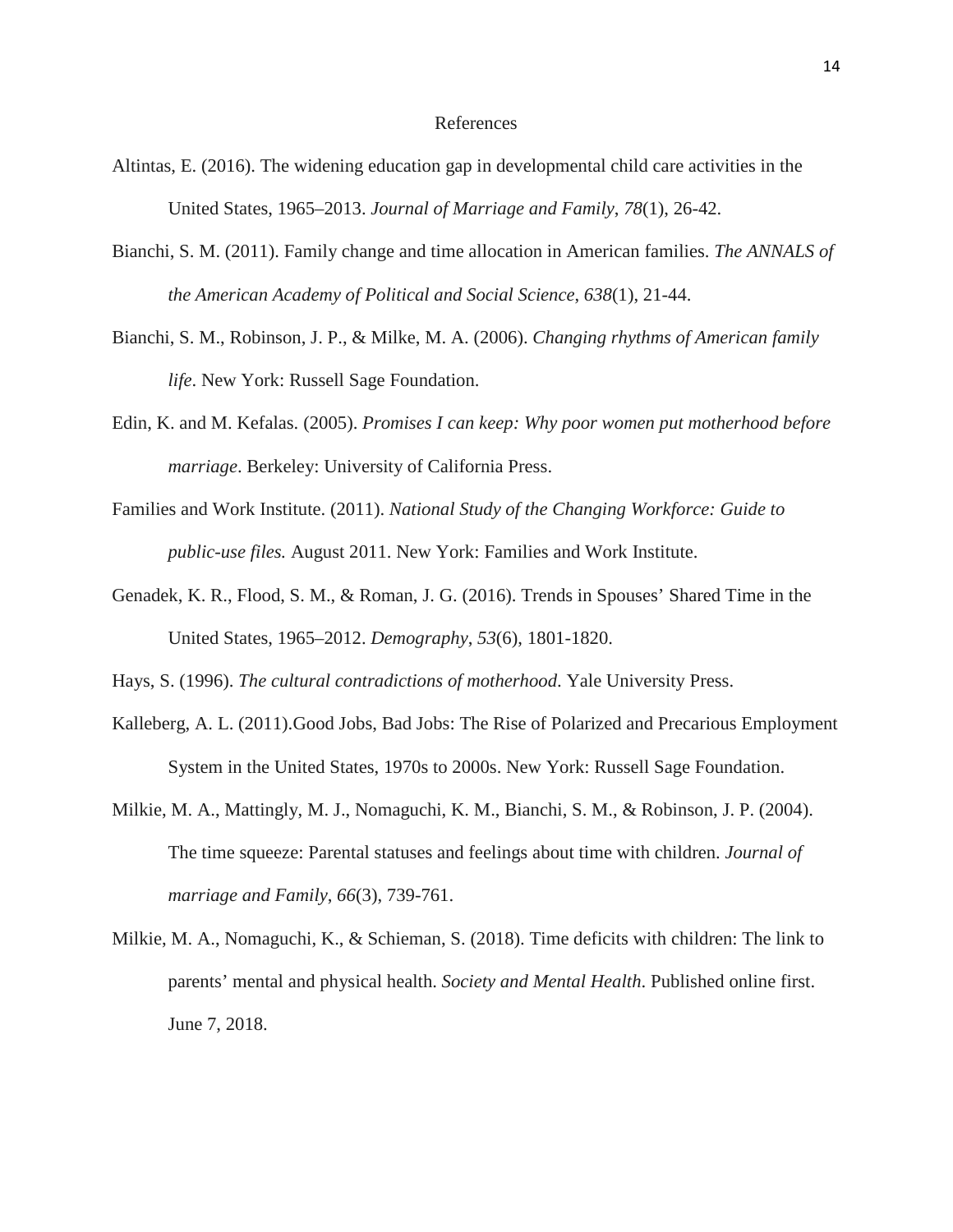- Milkie, M. A. and Warner, C. H. 2014. "Status safeguarding: Mothers' work to secure children's place in the status hierarchy." Pp. 66 – 85 in *Intensive mothering: The cultural contradictions of modern motherhood*, edited by Linda Ennis. Bradford, ON: Demeter Press.
- Nomaguchi, K., & Fettro, M. N. (2019). Childrearing stages and work–family conflict: The role of job demands and resources. *Journal of Marriage and Family 81*, *2*, 289 – 307.
- Nomaguchi, K. M., Milkie, M. A., & Bianchi, S. M. (2005). Time strains and psychological well-being: Do dual-earner mothers and fathers differ? *Journal of Family Issues*, *26*(6), 756-792.
- Sayer, L. C., Bianchi, S. M., & Robinson, J. P. (2004). Are parents investing less in children? Trends in mothers' and fathers' time with children. *American journal of sociology*, *110*(1), 1-43.
- Townsend, N. (2002). *The package deal: Marriage, work and fatherhood in men's lives*. Temple University Press.
- U.S. Bureau of Labor Statistics (2012). The recession of 2007 2009. BLS Spotlight on Statistics. February, 2012. Retrieved on September 14, 2018 from https://www.bls.gov/spotlight/2012/recession/pdf/recession\_bls\_spotlight.pdf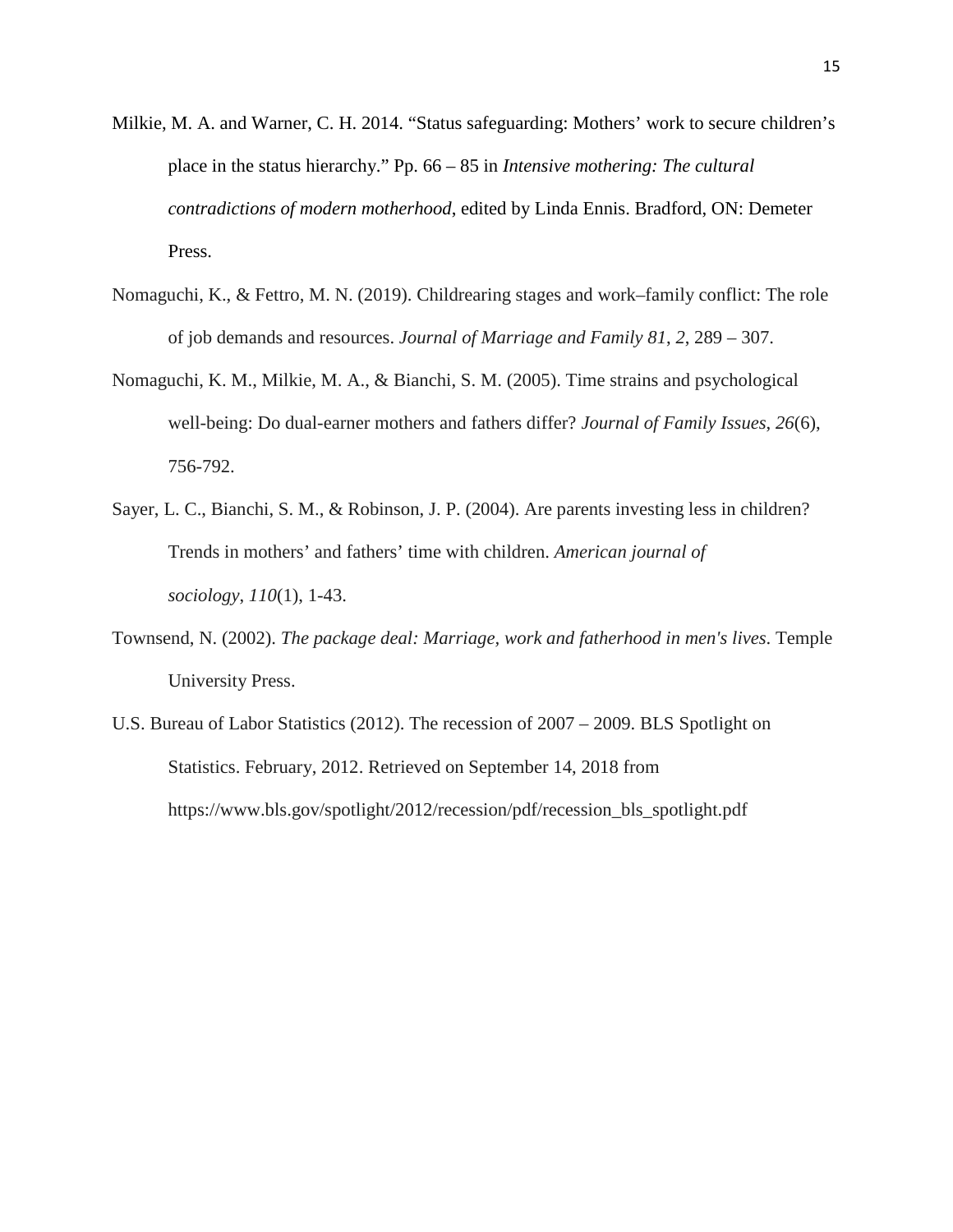|                                                 | 1992  |         |       | 1997    |       | 2002    | 2008  |         |  |
|-------------------------------------------------|-------|---------|-------|---------|-------|---------|-------|---------|--|
| Women                                           | 0.44  |         | 0.41  |         | 0.42  |         | 0.43  |         |  |
| Age                                             | 37.07 | (7.59)  | 38.76 | (8.32)  | 39.04 | (8.60)  | 38.85 | (9.66)  |  |
| Cohabitating                                    | 0.04  |         | 0.06  |         | 0.09  |         | 0.12  |         |  |
| < high school                                   | 0.09  |         | 0.06  |         | 0.12  |         | 0.06  |         |  |
| High school                                     | 0.34  |         | 0.30  |         | 0.29  |         | 0.30  |         |  |
| Some College                                    | 0.31  |         | 0.31  |         | 0.28  |         | 0.30  |         |  |
| Bachelor's degree                               | 0.18  |         | 0.22  |         | 0.22  |         | 0.22  |         |  |
| Advanced degree                                 | 0.08  |         | 0.12  |         | 0.09  |         | 0.12  |         |  |
| White                                           | 0.81  |         | 0.78  |         | 0.75  |         | 0.70  |         |  |
| <b>Black</b>                                    | 0.08  |         | 0.09  |         | 0.09  |         | 0.07  |         |  |
| Hispanic                                        | 0.09  |         | 0.07  |         | 0.12  |         | 0.18  |         |  |
| Other race                                      | 0.02  |         | 0.05  |         | 0.04  |         | 0.04  |         |  |
| Number of children                              | 1.85  | (0.94)  | 1.87  | (0.92)  | 1.99  | (1.07)  | 1.95  | (1.03)  |  |
| Work hours                                      | 42.24 | (11.55) | 39.42 | (9.91)  | 43.36 | (11.98) | 41.18 | (12.23) |  |
| Multiple jobs                                   | 0.09  |         | 0.14  |         | 0.17  | (0.38)  | 0.18  | (0.42)  |  |
| Job pressure                                    | 2.97  | (0.66)  | 3.16  | (0.77)  | 3.16  | (0.76)  | 3.25  | (0.76)  |  |
| Job autonomy                                    | 2.99  | (0.72)  | 3.05  | (0.84)  | 2.96  | (0.89)  | 2.98  | (0.96)  |  |
| <b>Supervisor Support</b>                       | 3.16  | (0.61)  | 3.32  | (0.71)  | 3.17  | (0.85)  | 3.63  | (0.90)  |  |
| Annual earnings                                 | 46.73 | (41.82) | 48.13 | (31.68) | 41.13 | (28.72) | 49.63 | (37.99) |  |
| Administrative                                  | 0.11  |         | 0.12  |         | 0.11  |         | 0.12  |         |  |
| Management                                      | 0.20  |         | 0.18  |         | 0.15  |         | 0.15  |         |  |
| Professional                                    | 0.16  |         | 0.17  |         | 0.18  |         | 0.20  |         |  |
| Technical                                       | 0.11  |         | 0.05  |         | 0.05  |         | 0.06  |         |  |
| <b>Sales</b>                                    | 0.07  |         | 0.11  |         | 0.08  |         | 0.12  |         |  |
| Service                                         | 0.12  |         | 0.09  |         | 0.13  |         | 0.12  |         |  |
| Production                                      | 0.21  |         | 0.26  |         | 0.26  |         | 0.19  |         |  |
| Farming                                         | 0.02  |         | 0.02  |         | 0.03  |         | 0.03  |         |  |
| Other occupation                                | 0.00  |         | 0.01  |         | 0.00  |         | 0.01  |         |  |
| Spouse's work hours<br>Time spent on            | 31.95 | (22.21) | 33.06 | (22.12) | 33.90 | (22.79) | 34.26 | (23.23) |  |
| housework on work<br>days (in hours)            | 1.94  | (1.46)  | 2.41  | (1.63)  | 2.30  | (1.41)  | 2.52  | (1.64)  |  |
| Time spent with kids on<br>work days (in hours) | 2.96  | (2.09)  | 2.64  | (2.00)  | 2.92  | (2.05)  | 2.97  | (2.04)  |  |

Table 1. Weighted Means (SD) for Variables in the Analysis by Year ( $N = 4,275$ )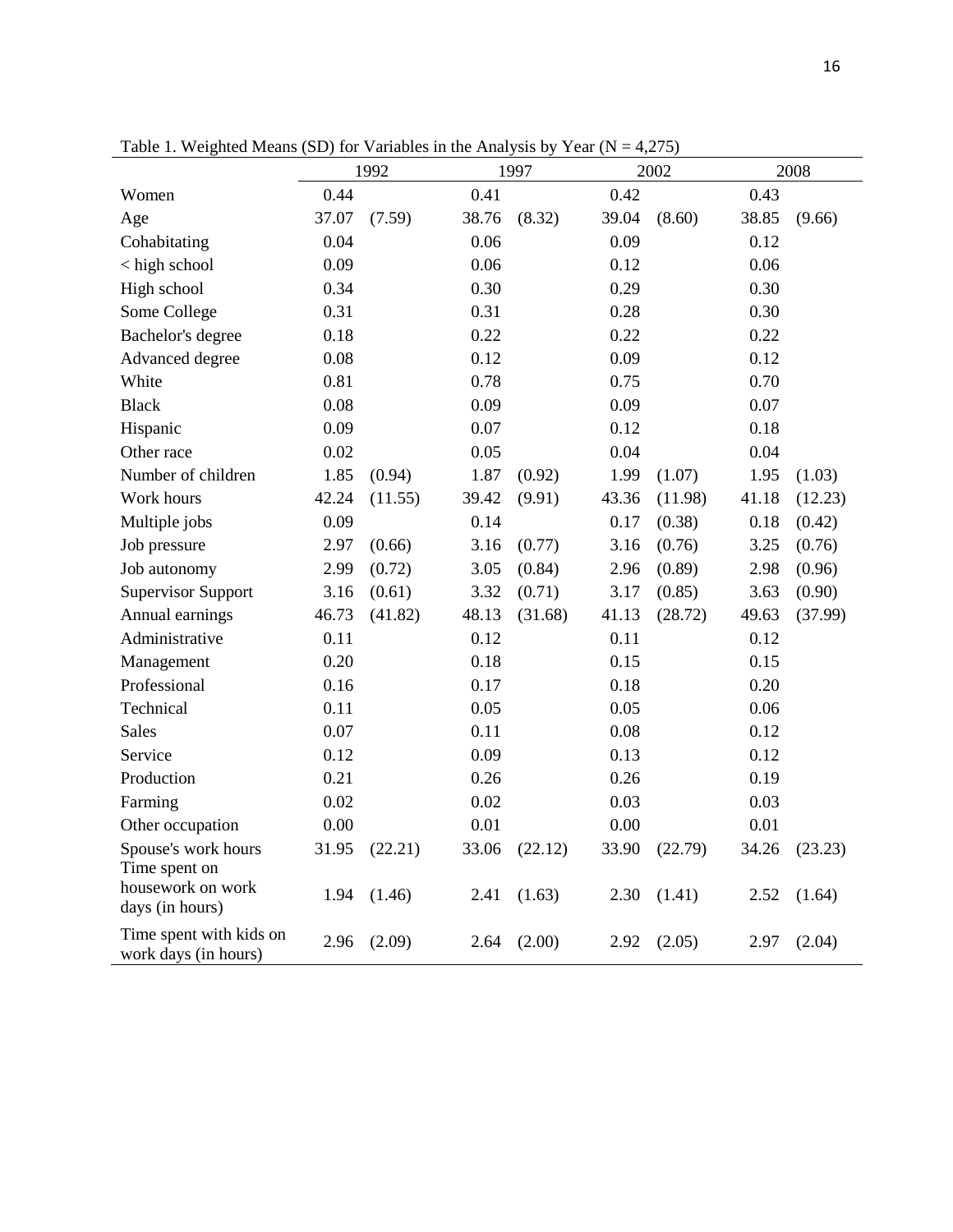|                                   | Model 1                |      |                        | Model 2 |                               |        | Model 3  |                               |            | Model 4 |      |            |
|-----------------------------------|------------------------|------|------------------------|---------|-------------------------------|--------|----------|-------------------------------|------------|---------|------|------------|
|                                   | SE<br>$\boldsymbol{b}$ |      | SE<br>$\boldsymbol{b}$ |         | $\cal SE$<br>$\boldsymbol{b}$ |        |          | $\cal SE$<br>$\boldsymbol{b}$ |            |         |      |            |
| Year <sup>a</sup>                 |                        |      |                        |         |                               |        |          |                               |            |         |      |            |
| 1997                              | .108                   | .086 |                        | .113    | .087                          |        | .207     | .094                          | $\ast$     | .122    | .096 |            |
| 2002                              | $-.046$                | .086 |                        | $-.029$ | .088                          |        | $-.145$  | .094                          |            | $-.171$ | .095 |            |
| 2008                              | .378                   | .088 | ***                    | .417    | .091                          | ***    | .409     | .101                          | ***        | .371    | .102 | ***        |
| Women                             |                        |      |                        | $-406$  | .063                          | ***    | $-127$   | .084                          |            | $-.096$ | .085 |            |
| Age                               |                        |      |                        | $-.010$ | .004                          | ∗      | $-.009$  | .004                          | $\ast$     | $-.020$ | .004 | ***        |
| Cohabiting                        |                        |      |                        | $-.044$ | .125                          |        | $-.004$  | .130                          |            | .014    | .131 |            |
| Education <sup>a</sup>            |                        |      |                        |         |                               |        |          |                               |            |         |      |            |
| < high school                     |                        |      |                        | $-.091$ | .130                          |        | .144     | .141                          |            | .166    | .142 |            |
| Some college                      |                        |      |                        | .000    | .081                          |        | $-.031$  | .086                          |            | $-.024$ | .087 |            |
| Bachelor's degree                 |                        |      |                        | $-.212$ | .089                          | $\ast$ | $-.300$  | .105                          | $\ast\ast$ | $-.278$ | .106 | $\ast\ast$ |
| Advanced degree                   |                        |      |                        | $-.239$ | .113                          | $\ast$ | $-.355$  | .138                          | ∗          | $-.322$ | .140 | ∗          |
| Race/ethnicity <sup>a</sup>       |                        |      |                        |         |                               |        |          |                               |            |         |      |            |
| <b>Black</b>                      |                        |      |                        | .132    | .118                          |        | .036     | .123                          |            | .092    | .124 |            |
| Hispanic                          |                        |      |                        | $-.091$ | .102                          |        | $-.045$  | .107                          |            | $-.041$ | .108 |            |
| Other race                        |                        |      |                        | .220    | .172                          |        | .199     | .180                          |            | .184    | .181 |            |
| Number of children                |                        |      |                        | .039    | .034                          |        | .069     | .035                          | ∗          | .082    | .036 | $\ast$     |
| Work hours                        |                        |      |                        |         |                               |        | .038     | .004                          | ***        | .036    | .004 | ***        |
| Multiple jobs                     |                        |      |                        |         |                               |        | .311     | .097                          | $\ast\ast$ | .310    | .098 | $**$       |
| Job pressure                      |                        |      |                        |         |                               |        | .286     | .047                          | ***        | .282    | .048 | ***        |
| Job autonomy                      |                        |      |                        |         |                               |        | $-.301$  | .046                          | ***        | $-.270$ | .046 | ***        |
| <b>Supervisor Support</b>         |                        |      |                        |         |                               |        | $-.027$  | .062                          |            | $-.007$ | .055 |            |
| Annual earnings                   |                        |      |                        |         |                               |        | .000     | .001                          |            | $-.001$ | .001 |            |
| Occupation <sup>a</sup>           |                        |      |                        |         |                               |        |          |                               |            |         |      |            |
| Management                        |                        |      |                        |         |                               |        | $-.052$  | .131                          |            | $-.076$ | .133 |            |
| Professional                      |                        |      |                        |         |                               |        | $-.048$  | .133                          |            | $-.078$ | .134 |            |
| Technical                         |                        |      |                        |         |                               |        | $-147$   | .159                          |            | $-.178$ | .161 |            |
| Sales                             |                        |      |                        |         |                               |        | $-.280$  | .146                          |            | $-310$  | .147 |            |
| Service                           |                        |      |                        |         |                               |        | $-.564$  | .136                          | ***        | $-.541$ | .137 | ***        |
| Production                        |                        |      |                        |         |                               |        | $-156$   | .132                          |            | $-.160$ | .133 |            |
| Farming                           |                        |      |                        |         |                               |        | $-0.747$ | .227                          | $***$      | $-.728$ | .228 | $**$       |
| Other occupation                  |                        |      |                        |         |                               |        | $-.246$  | .531                          |            | $-.342$ | .529 |            |
| Spouse's work hours               |                        |      |                        |         |                               |        | .001     | .002                          |            | .002    | .002 |            |
| Time spent on                     |                        |      |                        |         |                               |        |          |                               |            |         |      |            |
| housework on work                 |                        |      |                        |         |                               |        |          |                               |            |         |      |            |
| days                              |                        |      |                        |         |                               |        |          |                               |            | .075    | .025 | $**$       |
| Time spent with kids              |                        |      |                        |         |                               |        |          |                               |            |         |      |            |
| on work days                      |                        |      |                        |         |                               |        |          |                               |            | $-.171$ | .019 | ***        |
| Intercept                         | .665                   | .060 | ***                    | 1.205   | .186                          | ***    | $-313$   | .363                          |            | .365    | .370 |            |
| *p < .05; **p < .01; ***p < .001. |                        |      |                        |         |                               |        |          |                               |            |         |      |            |

Table 2. Time Deficits with Children among Partnered Employed Parents  $(N = 4,275)$ 

aOmitted reference categories are: 1992, high school, White, and administrative.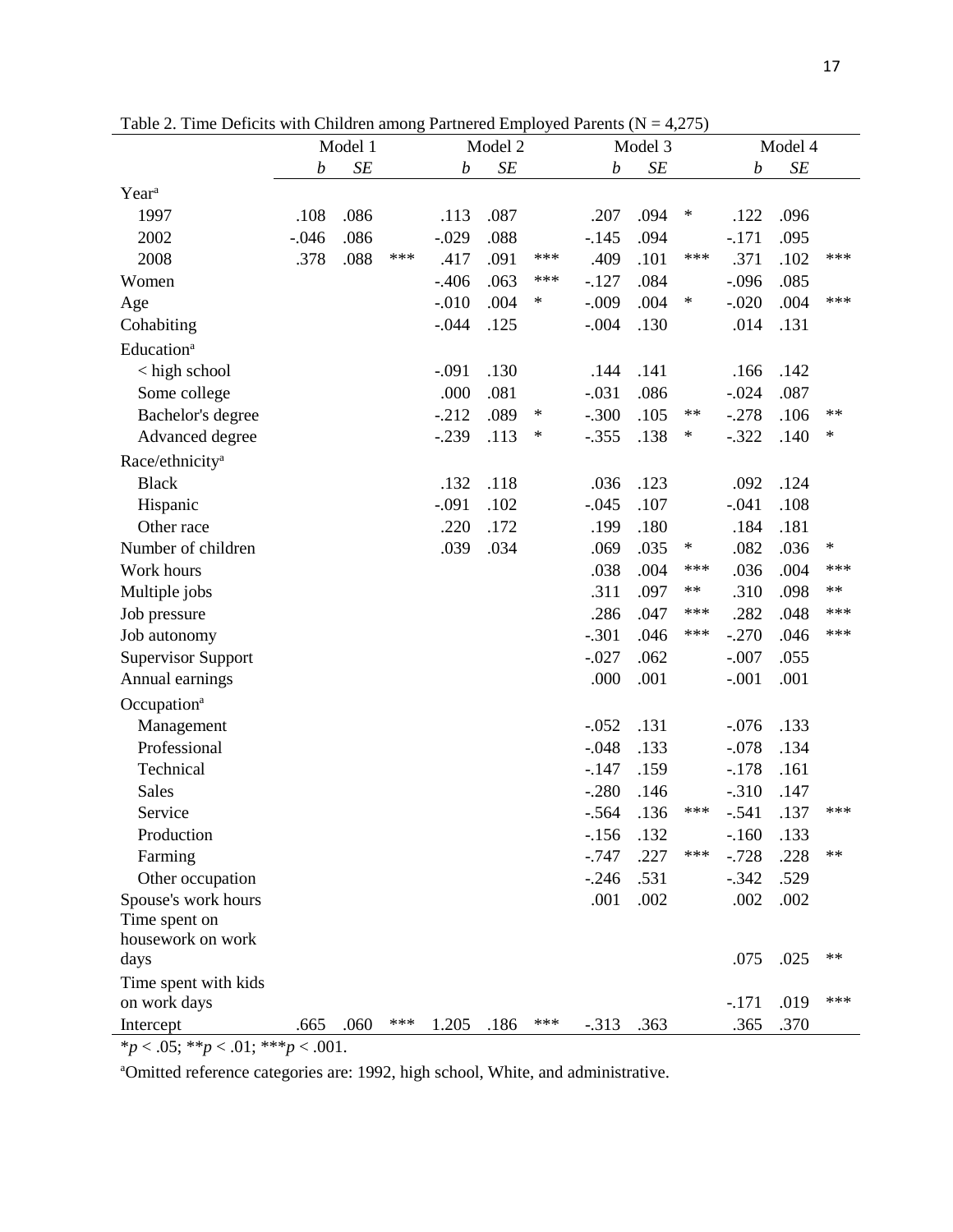|                                   | raore 5. This Benefits while pouses among<br>Model 1 |      |     | $m$ $\mu$ $\sigma$ $\mu$ $\sigma$<br>Model 2 |      |            | ., <i></i> ,<br>Model 3 |      |            | Model 4                |      |        |
|-----------------------------------|------------------------------------------------------|------|-----|----------------------------------------------|------|------------|-------------------------|------|------------|------------------------|------|--------|
|                                   | $\cal SE$<br>$\boldsymbol{b}$                        |      |     | $\cal SE$<br>$\boldsymbol{b}$                |      |            | SE<br>$\boldsymbol{b}$  |      |            | SE<br>$\boldsymbol{b}$ |      |        |
| Year <sup>a</sup>                 |                                                      |      |     |                                              |      |            |                         |      |            |                        |      |        |
| 1997                              | .601                                                 | .086 | *** | .637                                         | .087 | ***        | .657                    | .097 | ***        | .619                   | .097 | ***    |
| 2002                              | .496                                                 | .086 | *** | .569                                         | .088 | ***        | .460                    | .094 | ***        | .451                   | .094 | ***    |
| 2008                              | .700                                                 | .087 | *** | .795                                         | .090 | ***        | .739                    | .102 | ***        | .721                   | .102 | ***    |
| Women                             |                                                      |      |     | $-.141$                                      | .064 | ∗          | $-.194$                 | .087 | ∗          | $-183$                 | .087 | ∗      |
| Age                               |                                                      |      |     | $-.026$                                      | .004 | ***        | $-.024$                 | .004 | ***        | $-.029$                | .004 | ***    |
| Cohabiting                        |                                                      |      |     | $-.561$                                      | .120 | ***        | $-.567$                 | .124 | ***        | $-.560$                | .124 | ***    |
| Education <sup>a</sup>            |                                                      |      |     |                                              |      |            |                         |      |            |                        |      |        |
|                                   |                                                      |      |     |                                              |      |            |                         |      |            |                        |      |        |
| < high school                     |                                                      |      |     | $-129$                                       | .123 |            | $-.010$                 | .129 |            | $-.004$                | .130 |        |
| Some college                      |                                                      |      |     | .130                                         | .080 | $\ast\ast$ | .111                    | .084 | $\ast$     | .115                   | .085 | $\ast$ |
| Bachelor's degree                 |                                                      |      |     | .273                                         | .091 | ***        | .253                    | .104 | $\ast\ast$ | .267                   | .105 | $***$  |
| Advanced degree                   |                                                      |      |     | .414                                         | .119 |            | .421                    | .141 |            | .441                   | .141 |        |
| Race/ethnicity <sup>a</sup>       |                                                      |      |     |                                              |      |            |                         |      |            |                        |      |        |
| <b>Black</b>                      |                                                      |      |     | .056                                         | .118 |            | $-.024$                 | .122 |            | .001                   | .123 |        |
| Hispanic                          |                                                      |      |     | $-.244$                                      | .101 | $\ast$     | $-.170$                 | .106 |            | $-167$                 | .106 |        |
| Other race                        |                                                      |      |     | $-.325$                                      | .161 | ∗          | $-.337$                 | .165 | $\ast$     | $-.346$                | .166 | $\ast$ |
| Number of children                |                                                      |      |     | .162                                         | .035 | ***        | .195                    | .035 | ***        | .201                   | .036 | ***    |
| Work hours                        |                                                      |      |     |                                              |      |            | .015                    | .003 | ***        | .014                   | .003 | ***    |
| Multiple jobs                     |                                                      |      |     |                                              |      |            | .384                    | .100 | ***        | .382                   | .100 | ***    |
| Job pressure                      |                                                      |      |     |                                              |      |            | .241                    | .047 | ***        | .238                   | .047 | ***    |
| Job autonomy                      |                                                      |      |     |                                              |      |            | $-.298$                 | .050 | ***        | $-.283$                | .049 | ***    |
| <b>Supervisor Support</b>         |                                                      |      |     |                                              |      |            | $-.062$                 | .103 |            | $-.053$                | .097 |        |
| Annual earnings                   |                                                      |      |     |                                              |      |            | $-.002$                 | .001 |            | $-.002$                | .001 |        |
| Occupation <sup>a</sup>           |                                                      |      |     |                                              |      |            |                         |      |            |                        |      |        |
| Management                        |                                                      |      |     |                                              |      |            | .018                    | .128 |            | .010                   | .128 |        |
| Professional                      |                                                      |      |     |                                              |      |            | .149                    | .133 |            | .138                   | .134 |        |
| Technical                         |                                                      |      |     |                                              |      |            | .078                    | .158 |            | .068                   | .159 |        |
| <b>Sales</b>                      |                                                      |      |     |                                              |      |            | .235                    | .146 |            | .226                   | .146 |        |
| Service                           |                                                      |      |     |                                              |      |            | $-.193$                 | .134 |            | $-179$                 | .134 |        |
| Production                        |                                                      |      |     |                                              |      |            | .122                    | .126 |            | .121                   | .126 |        |
| Farming                           |                                                      |      |     |                                              |      |            | $-.613$                 | .221 | $\ast\ast$ | $-.600$                | .222 | $**$   |
| Other occupation                  |                                                      |      |     |                                              |      |            | $-.081$                 | .516 |            | $-.106$                | .516 |        |
| Spouse's work hours               |                                                      |      |     |                                              |      |            | .009                    | .002 | ***        | .009                   | .002 | ***    |
| Time spent on                     |                                                      |      |     |                                              |      |            |                         |      |            |                        |      |        |
| housework on work                 |                                                      |      |     |                                              |      |            |                         |      |            |                        |      |        |
| days                              |                                                      |      |     |                                              |      |            |                         |      |            | .040                   | .025 |        |
| Time spent with kids              |                                                      |      |     |                                              |      |            |                         |      |            |                        |      |        |
| on work days                      |                                                      |      |     |                                              |      |            |                         |      |            | $-.080$                | .019 | ***    |
| Intercept                         | .308                                                 | .059 | *** | .973                                         | .185 | $***$      | .329                    | .420 |            | .637                   | .416 |        |
| *p < .05; **p < .01; ***p < .001. |                                                      |      |     |                                              |      |            |                         |      |            |                        |      |        |

Table 3. Time Deficits with Spouses among Employed Parents  $(N = 4,275)$ 

Omitted reference categories are: 1992, high school, White, and administrative.